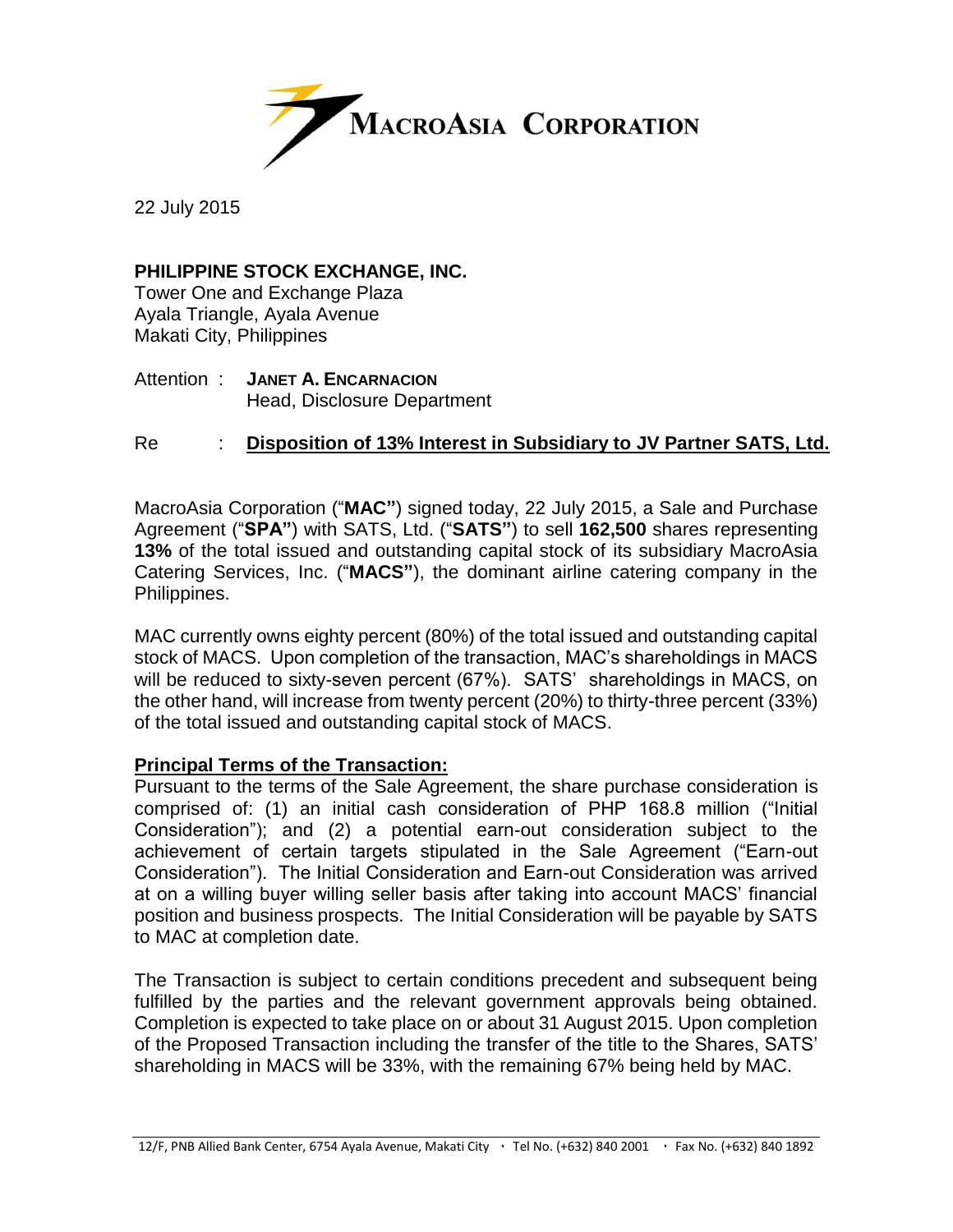As additional background information, MacroAsia Corporation acquired on 28 June 2006 an additional 13% stake in MACS through a sale and purchase agreement with Compass Group International BV at a value of Php36.4 million. By mutual agreement of the three joint venture partners in MACS then, the transaction effectively increased the shareholding of MacroAsia Corporation in MACS to 80%, and the balance of 20% stayed with Singapore Air Terminal Services (SATS) as joint venture partner. The Transaction today effectively reverts the shareholding of MAC in MACS to 67%, its original stake when MACS started operations in 1998.

### **Financial Effects of the Transaction:**

Other than a gain on the sale of shares to be recorded by MacroAsia Corporation, this sale of the Subject Shares in MacroAsia Catering does not constitute a sale of a significant amount of assets or one which amounts to ten percent (10%) or more of the total assets of MacroAsia Corporation.

The Transaction is not expected to have a material impact on MacroAsia's consolidated net tangible assets. The gain from this transaction will be recorded upon closing date, and will be taken up accordingly in the consolidated earnings of the Group.

#### **Rationale of the Transaction:**

The transaction today is a strategic move to further strengthen the partnership and relationship of SATS and MacroAsia Corporation in their food services venture in the Philippines. Aside from this JV in airline catering through MacroAsia Catering, the JV partners have formed a new company, **MacroAsia SATS Food Industries Corporation**, as a 100% subsidiary of MacroAsia Catering. This new company is investing in a Php300 million new food commissary located near East Service Road, Sucat, Muntinlupa City to serve the requirements of institutional clients like hotels/casinos, call centers and other none-airline institutional clients. This transaction will serve as further impetus for SATS to strengthen its support for the growth of the JV's food business in the Philippines.

#### **Interest of Directors and Controlling Shareholders**

None of the Directors nor any controlling shareholder of MAC has any interest (whether direct or indirect) in the said transaction.

## **About MacroAsia Catering:**

MacroAsia Catering is currently operating in a 2-hectare facility inside NAIA and this new facility in Muntinlupa to be operated by the newly-formed company will complement the current inflight kitchen, aside from focusing on further expansion into the production of food for non-airline clients.

Today, MacroAsia Catering is the preferred caterer of foreign airlines in NAIA, VVIP flights, and major airline lounges in the airport. It is a globally-recognized airline